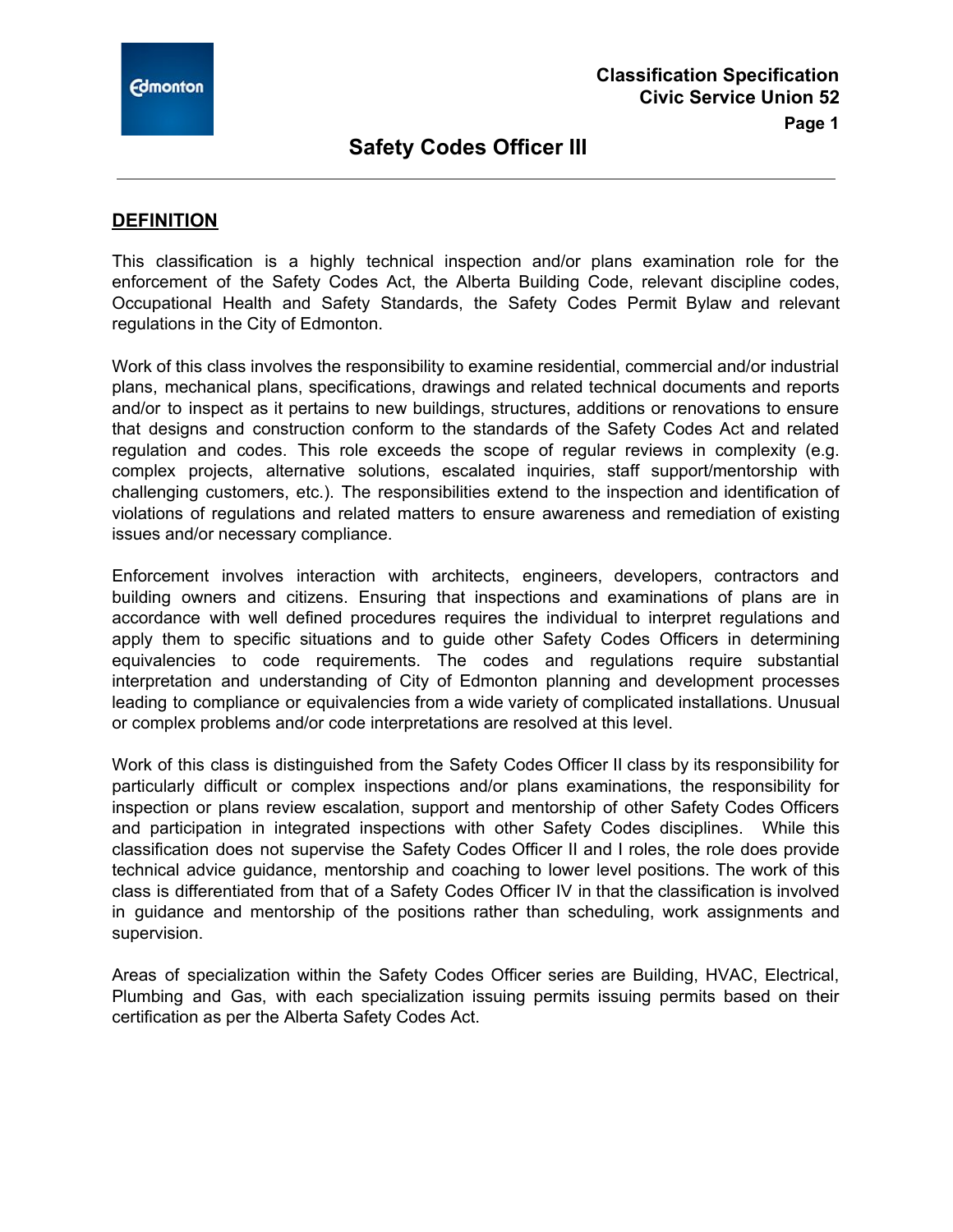## **Page 2**

## **TYPICAL DUTIES** \*

Acts as lead plans examiner or inspector on complex cases where other Safety Codes Officers may be assigned to participate and share knowledge, tips, methods, and best practices with other Officers.

Advises and assists Architects, Engineers, Contractors, building owners and/or other Officers regarding inspections, plan reviews or infractions and ensures that such infractions are properly annotated, saved, and eventually, corrected prior to issuing building and other related permits.

Maintains records, prepares reports, and/or code deficiency checklists of inspections or plans examinations covering items such as the type and extent of the deficiencies, actions taken, and recommendations made for further actions; perform follow-up inspections to ensure that infractions have been rectified.

Issuance of permits and review of alternative solution documentation after the examination of commercial or industrial building plans, specifications and technical reports to ensure compliance with the Safety Codes Act, the Alberta Building Code, related discipline codes and the Safety Codes Permit Bylaw and relevant regulations.

Prepares legal agreements for cranes and hoardings (crane swing path and overhead work).

Collaborates with other senior Safety Codes Officers to complete inspections of higher visibility, sensitivity or complexity that may require a multiple discipline perspective.

Inspects buildings or systems during and after completion of construction renovations, additions or alterations and identifies Safety Codes infractions for owners/developers or deviations from approved plans and drawings. Prepares and issues orders under the Safety Codes Act.

Reviews changes to regulations, materials and technology; participates in discussions and seminars on Code interpretations and changes.

Providing advice, guidance, and coaching to Safety Code Officers on processes for compliance to grant permits, ensuring the highest standard of service, and with complex or unusual issues.

## **KNOWLEDGE, ABILITIES AND SKILLS**

Exceptional knowledge of standard methods, techniques, materials, tools and equipment employed in the building construction trades with emphasis on experience involving large commercial or complex projects.

Thorough knowledge of the Safety Codes Act, the Alberta Building Code, City bylaws, and applicable discipline codes and regulations such as; the Canadian Electrical Code, National Plumbing Code of Canada, Natural Gas and Propane Installation Code, Alberta Private Sewage Systems Code, Alberta Electrical Utility Code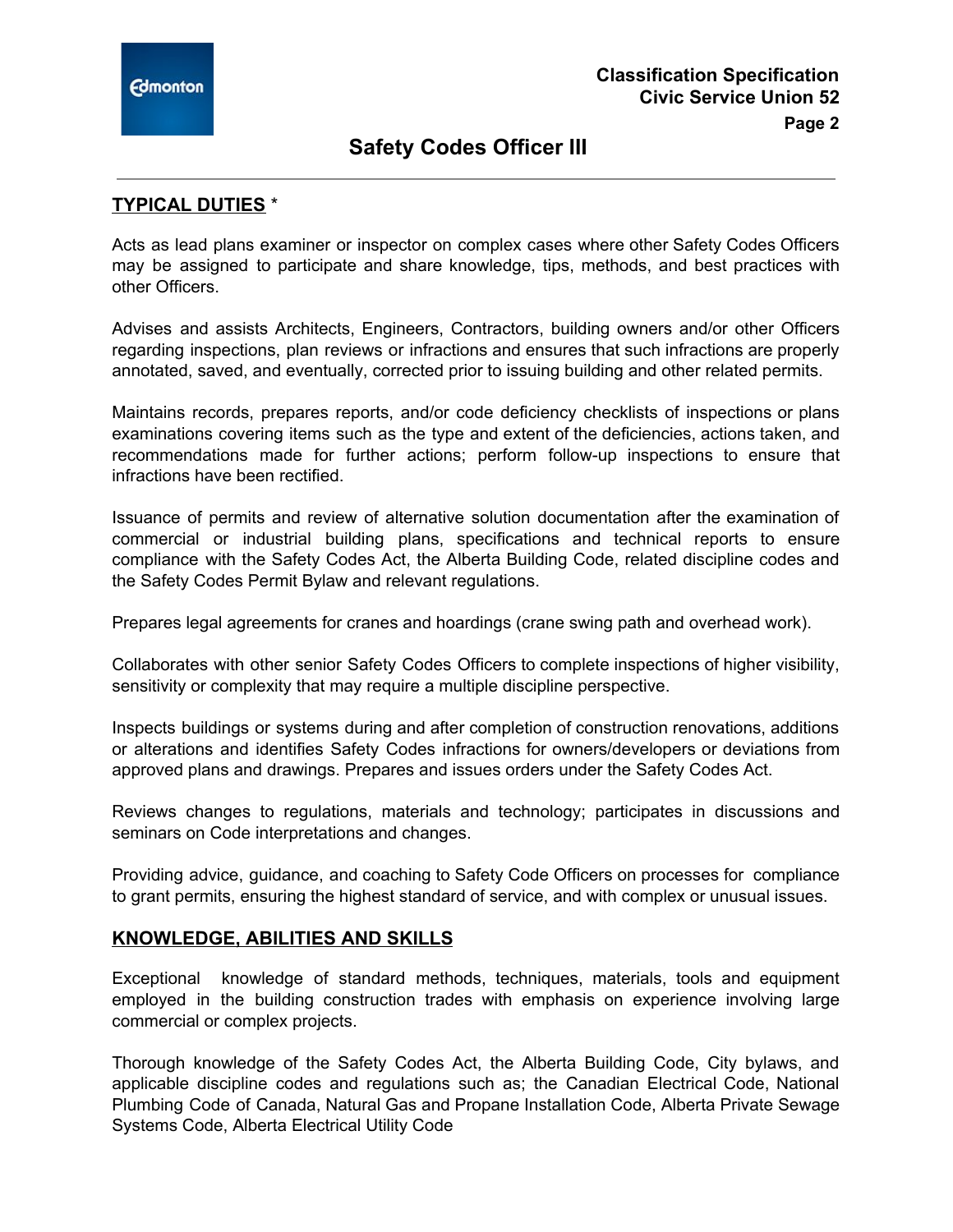

Must possess the ability to analyze and interpret legislation in contexts with unique or unfamiliar circumstances.

Ability to recognise construction that does not meet the intent of the Alberta Building Code and other relevant discipline specific codes/standards or hazardous conditions pertaining to building construction, renovations and alterations and structural stability of all buildings types through review of plans or on-site inspections.

Ability to analyze and interpret designs and plans of varying complexity and size from architects and engineers.

Advanced communication skills, both verbally and in writing to convey important information to concerned parties and foster compliance, collaboration or buy-in.

Ability to share knowledge and provide guidance and education to other Safety Codes Officers.

Ability to converse with a wide variety of customers and resources within the section, with other sections and/or with colleagues in other jurisdictions on arising issues.

Demonstrated leader in professionalism and customer service skills to work through a variety of customer inquiries and applications, setting a positive example for other Safety Codes Officers.

Strong ability to understand and explain technical concepts and interpretations in simple terms to city staff, other sections, customers, citizens and homeowners.

Ability to contribute positively as part of a team and foster a positive and engaging working environment.

Demonstrated leadership ability to coach and mentor staff and provide technical guidance.

Ability to adapt and lead through changing priorities and circumstances.

Proficient in the use of personal computers for data entry, plan review and communication with internal and external stakeholders.

Ability to establish and maintain effective working relationships with internal and external stakeholders to facilitate a collaborative team environment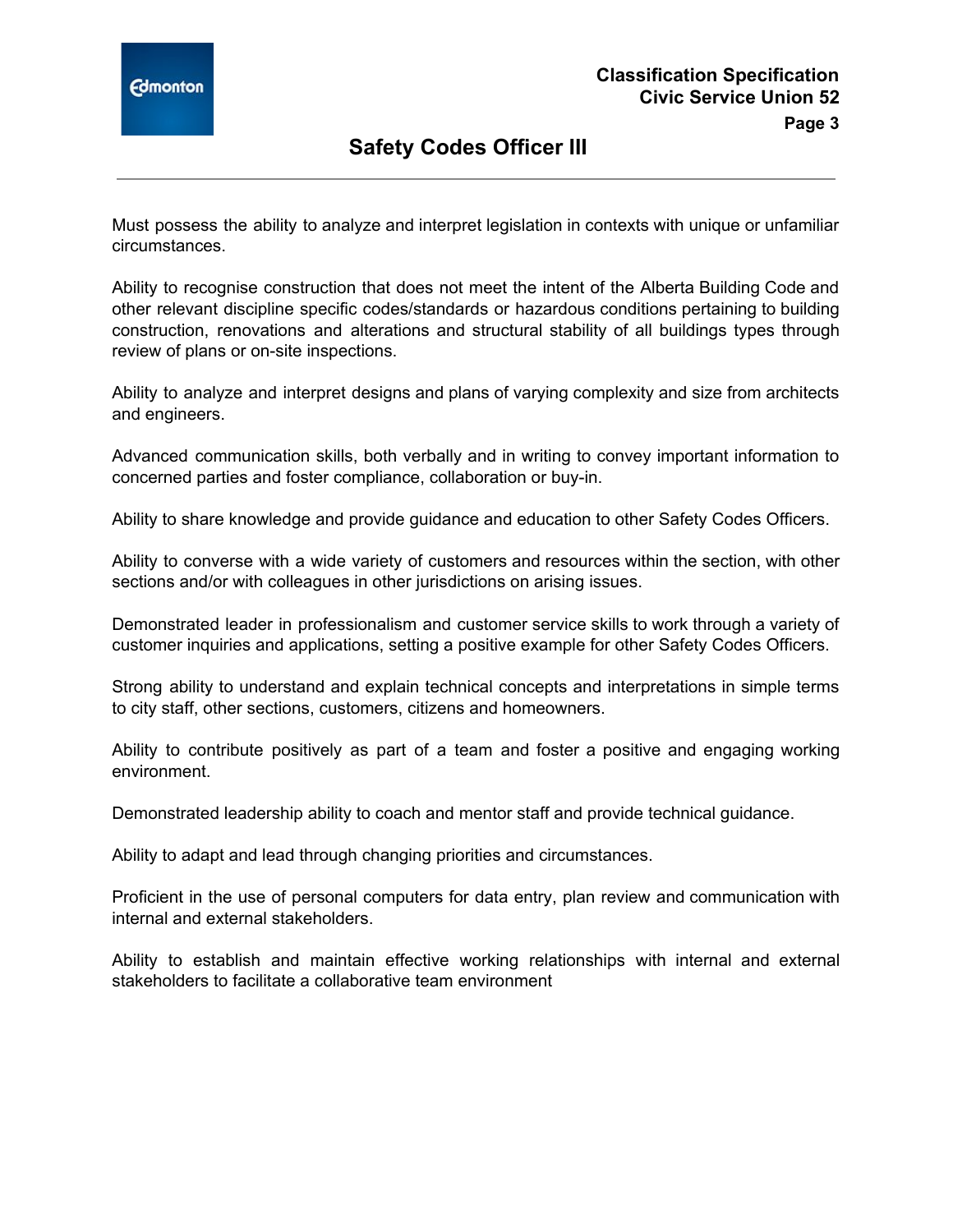## **TRAINING AND EXPERIENCE REQUIREMENTS**

#### Job Level

- Completion of the twelfth (12th) school grade
- Minimum 3 years' experience as a Registered Safety Codes Officer in plans examination and/or inspection within a related discipline
- Demonstrated experience with providing advice, guidance, coaching and mentoring of team members
- Valid Province of Alberta Class 5 Motor Vehicle License

#### **HVAC Discipline:**

- Journeyman sheet metal certification recognized in Alberta with a minimum of six (6) years' journeyman experience in mechanical installations in commercial and residential buildings, or
- Mechanical Engineering degree recognized in Canada and three (6) years' of relevant experience in the building construction industry.

Registered HVAC Buildings all Safety Codes Officer in the Province of Alberta is required.

#### **Plumbing and Gas Discipline:**

● Journeyman plumber and gasfitter certification recognized in Alberta with a minimum of six (6) years' journeyman experience; or

Registered Plumbing & Gas Safety Codes Officer in the Province of Alberta is required.

#### **Building Discipline:**

- Journeyman carpenter, plumber, electrician, sheet metal worker or bricklayer certification recognized in Alberta with a minimum of six (6) years' journeyman experience in the construction of commercial and residential buildings; or
- Two-year technology diploma in a related field or equivalent recognized in Canada and eight (8) years' of relevant experience in the building construction industry; or
- Engineering or architecture degree recognized in Canada and six (6) years' of relevant experience in the building construction industry.

Registered Building Safety Codes Officer in the Province of Alberta is required.